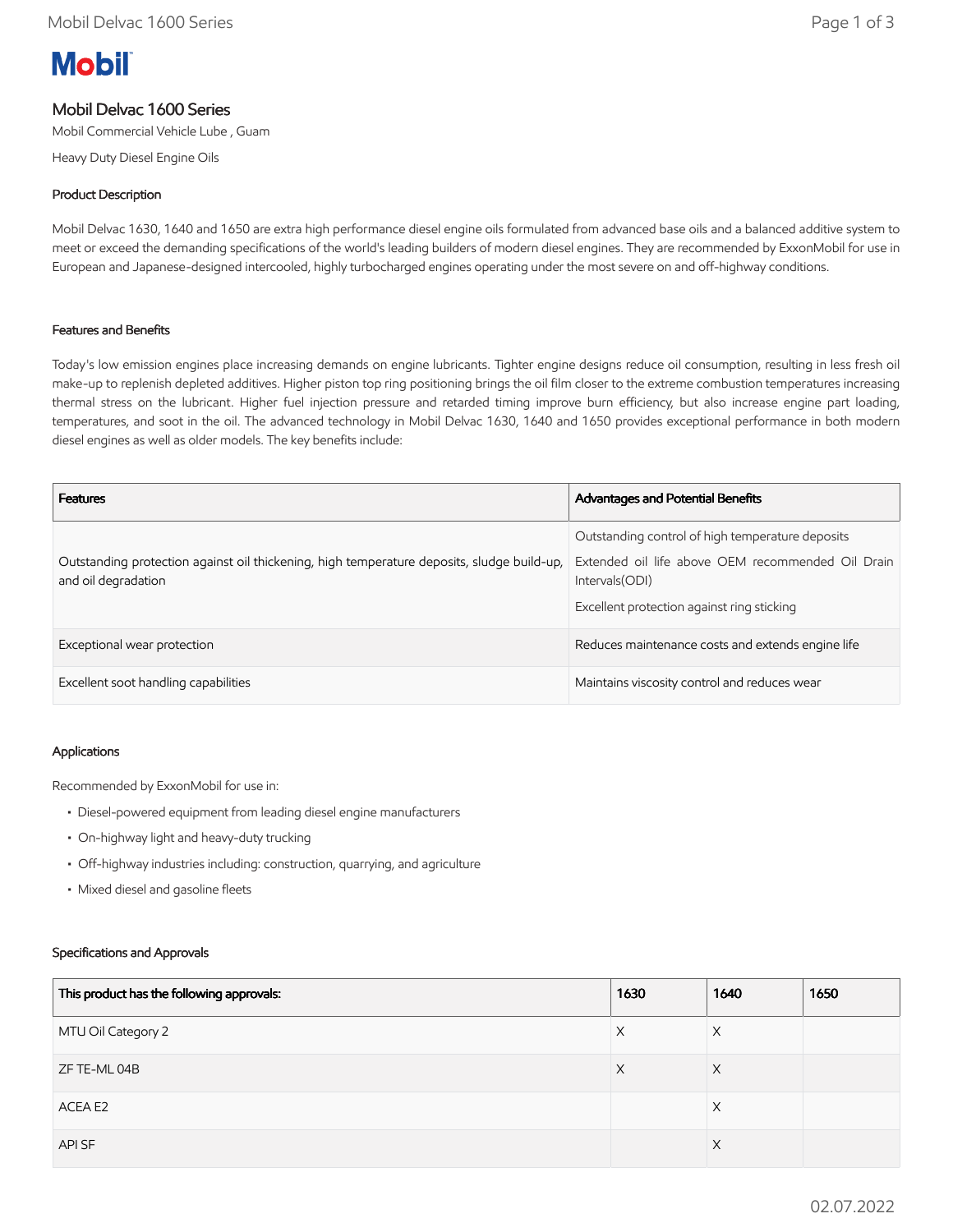## Mobil Delvac 1600 Series **Page 2 of 3**

| This product has the following approvals: | 1630 | 1640                   | 1650 |
|-------------------------------------------|------|------------------------|------|
| <b>MAN 270</b>                            |      | $\lambda$<br>$\lambda$ |      |

| This product is recommended for use in applications requiring: | 1630 | 1640     | 1650 |
|----------------------------------------------------------------|------|----------|------|
| ACEA E2                                                        | Χ    |          |      |
| Allison C-4                                                    | X    |          |      |
| API CF                                                         | Χ    | $\times$ | X    |
| API SF                                                         | X    |          | X    |
| <b>MAN 270</b>                                                 | X    |          |      |

#### Properties and Specifications

| Property                                      | 1630          | 1640   | 1650          |
|-----------------------------------------------|---------------|--------|---------------|
| Grade                                         | <b>SAE 30</b> | SAE 40 | <b>SAE 50</b> |
| Ash, Sulfated, mass%, ASTM D874               | 1.4           | 1.4    | 1.4           |
| Density @ 15.6 C, g/cm3, ASTM D4052           |               | 0.892  | 0.896         |
| Flash Point, Cleveland Open Cup, °C, ASTM D92 | 250           | 256    | 290           |
| Kinematic Viscosity @ 100 C, mm2/s, ASTM D445 | 11.5          | 14.1   | 19.5          |
| Kinematic Viscosity @ 40 C, mm2/s, ASTM D445  | 90            | 132    | 202           |
| Pour Point, °C, ASTM D97                      | $-30$         | $-21$  | $-18$         |
| Total Base Number, mgKOH/g, ASTM D2896        | 12            | 12     | 12            |
| Viscosity Index, ASTM D2270                   | 117           | 112    | 110           |

#### Health and Safety

Health and Safety recommendations for this product can be found on the Material Safety Data Sheet (MSDS) @ [http://www.msds.exxonmobil.com/psims](http://www.msds.exxonmobil.com/psims/psims.aspx) /psims.aspx

All trademarks used herein are trademarks or registered trademarks of Exxon Mobil Corporation or one of its subsidiaries unless indicated otherwise.

11-2020 Mobil Oil Guam Inc, Mobil Oil Micronesia Inc, Mobil Oil Mariana Islands Inc, 642 East Marine Drive PO Box EU Hagatna Guam 96932 +671 647 9600 [http://www.exxonmobil.com](http://www.exxonmobil.com/)

Typical Properties are typical of those obtained with normal production tolerance and do not constitute a specification. Variations that do not affect product performance are to be expected during normal manufacture and at different blending locations. The information contained herein is subject to